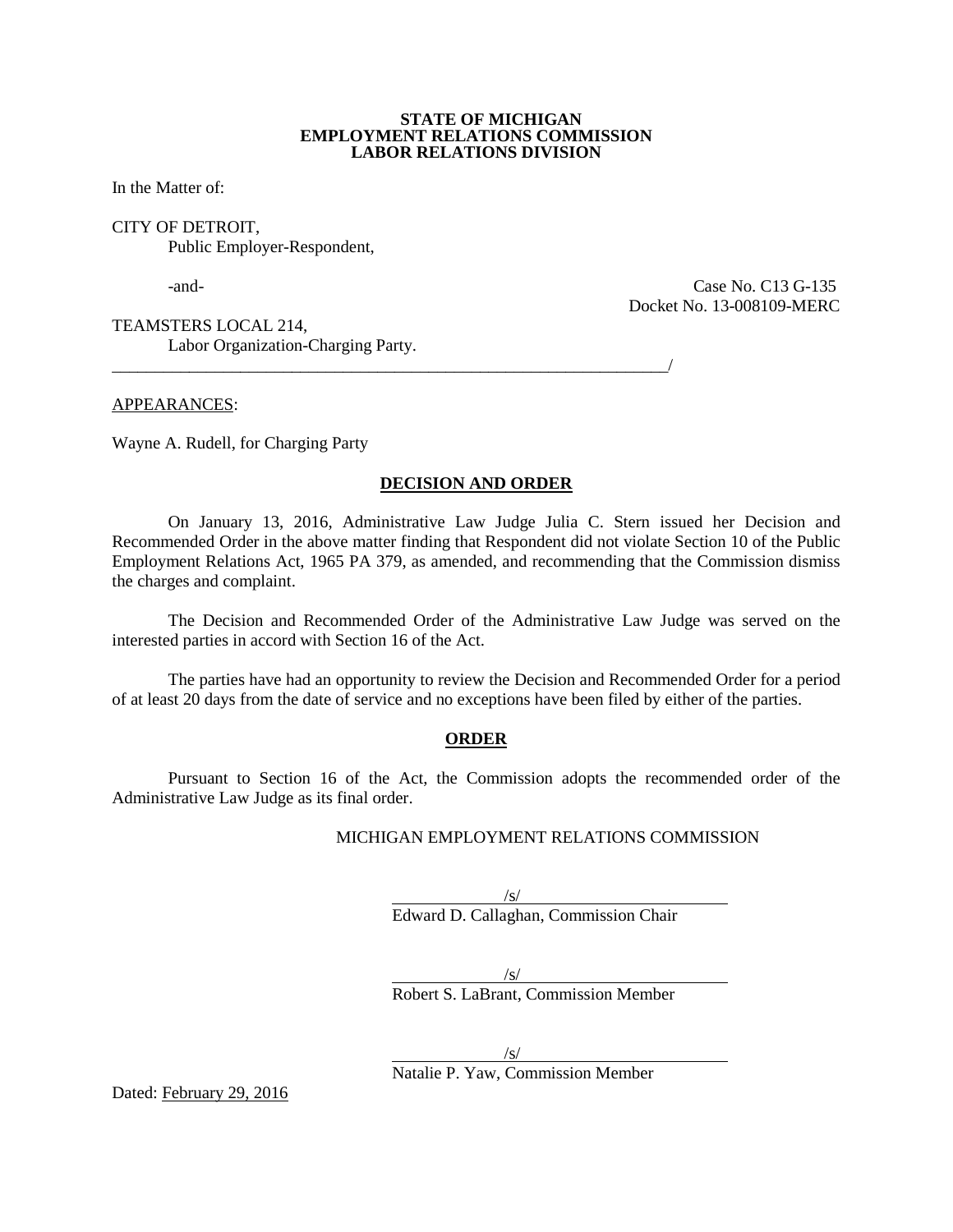## **STATE OF MICHIGAN MICHIGAN ADMINISTRATIVE HEARING SYSTEM MICHIGAN EMPLOYMENT RELATIONS COMMISSION**

In the Matter of:

CITY OF DETROIT, Public Employer-Respondent,

> Case No. C13 G-135 Docket No. 13-008109-MERC

-and-

TEAMSTERS LOCAL 214, Labor Organization-Charging Party.

## APPEARANCES:

Wayne A. Rudell, for the Charging Party

# **DECISION AND RECOMMENDED ORDER OF ADMINISTRATIVE LAW JUDGE ON SUMMARY DISPOSITION**

\_\_\_\_\_\_\_\_\_\_\_\_\_\_\_\_\_\_\_\_\_\_\_\_\_\_\_\_\_\_\_\_\_\_\_\_\_\_\_\_\_\_\_\_\_\_\_\_\_\_\_\_\_\_\_\_\_\_\_\_\_\_\_\_\_/

On August 8, 2013, Teamsters Local 214 filed the above unfair labor practice charge with the Michigan Employment Relations Commission (the Commission) against the City of Detroit pursuant to Section 10 of the Public Employment Relations Act (PERA), 1965 PA 379, as amended, MCL 423.210. Pursuant to Section 16 of PERA, the charge was assigned to Julia C. Stern, Administrative Law Judge (ALJ) for the Michigan Administrative Hearing System.

On December 9, 2015, pursuant to my authority under Rule 1513 of the Administrative Rules of the Michigan Administrative Hearing System, R 792.11513, I issued an order to Charging Party to show cause in writing why its charge should not be dismissed on the grounds that it failed to state a claim upon which relief could be granted under PERA because, at the time of the alleged unfair labor practice, Respondent had no statutory duty to bargain with the Charging Party. Charging Party did not respond to my order.

## The Unfair Labor Practice Charge and Facts:

The facts as alleged in the charge are as follows. Charging Party represents a bargaining unit of employees of the City of Detroit employed in its Department of Public Works. According to the charge, in late May 2013, representatives of the parties met to discuss how radioactive or potentially radioactive materials should be handled by bargaining unit employees and the protocols to be followed by employees who might handle these materials. The parties also discussed how Charging Party might obtain information necessary for it to perform its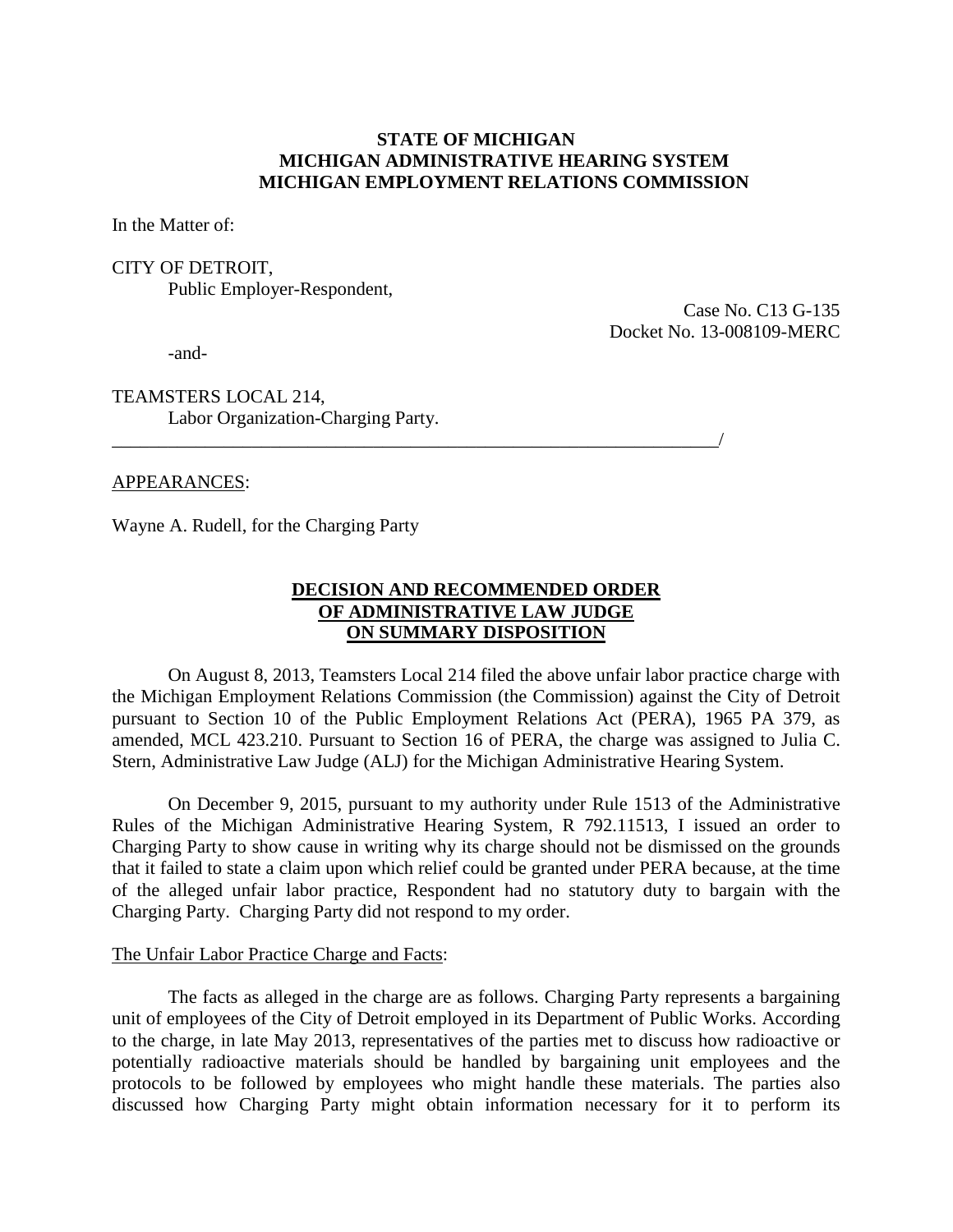representative function. Respondent disclosed that its representatives planned to discuss the handling of radioactive materials at a series of scheduled management meetings. According to Charging Party, the parties agreed that Derrick Reeves, a Charging Party steward, would be permitted to attend these meetings. However, shortly before the first meeting, held on June 12, 2013, Respondent changed its mind and refused to permit Reeves to attend that or any subsequent meeting held to address the handling of radioactive materials.

The August 8, 2013, charge in this case alleges that Respondent violated its duty to bargain in good faith, including its obligation to provide Charging Party with information relevant to its obligations to represent employees, by refusing to permit Reeves to attend meetings held to discuss safety protocols for handling potentially radioactive materials. The charge was immediately placed in abeyance because of the pending bankruptcy proceeding involving the City of Detroit. On August 26, 2015, I notified the parties that unless a party believed that this would be in contravention of a court order, I would place the case back on my active docket. Neither party responded. On December 9, 2015, as indicated above, I issued an order to Charging Party to show cause why the charge should not be dismissed.

The following additional facts are public knowledge widely reported in the press and detailed at http:/[/www.michigan.gov/treasury,](http://www.michigan.gov/treasury) the website of the Michigan Department of Treasury. In 2012, Respondent entered into a consent agreement with the State of Michigan under the Local Government and School District Fiscal Accountability Act, 2011 PA 4. In November 2012, 2011 PA 4 was repealed by referendum of the voters. The repeal had the effect of reviving a predecessor statute, the Local Government Fiscal Responsibility Act, 1990 PA 72. Both 1990 PA 72 and 2011 PA 4 allowed for the appointment of an emergency financial manager when the Governor determined that a municipality was experiencing a local government financial emergency. A third statute providing for the appointment of an emergency manager, the Local Financial Stability and Choice Act, 2012 PA 436, MCL 141.1543 et seq., was adopted by the Legislature near the end of 2012 and took effect on March 28, 2013.

On March 14, 2013, Governor Rick Snyder confirmed the existence of a financial emergency in the City of Detroit and Kevin Orr was appointed emergency financial manager under 1990 PA 72. On March 26, 2013, the Governor reconfirmed Orr's status as emergency manager under the new 2012 PA 436. Under §9(2) of 2012 PA 436, the appointment of an emergency manager placed Respondent "in receivership" within the meaning of the statute. On July 18, 2013, Respondent filed a bankruptcy petition in the Federal Bankruptcy Court. On December 14, 2014, Governor Snyder declared Respondent's financial emergency to have terminated.

Discussion and Conclusions of Law:

Section 27(3) of 2012 PA 436, MCL 141.1567, states:

A local government placed in receivership under this act is not subject to section 15(1) of 1947 PA 336, MCL 423.215, for a period of 5 years from the date the local government is placed in receivership or until the time the receivership is terminated, whichever occurs first.